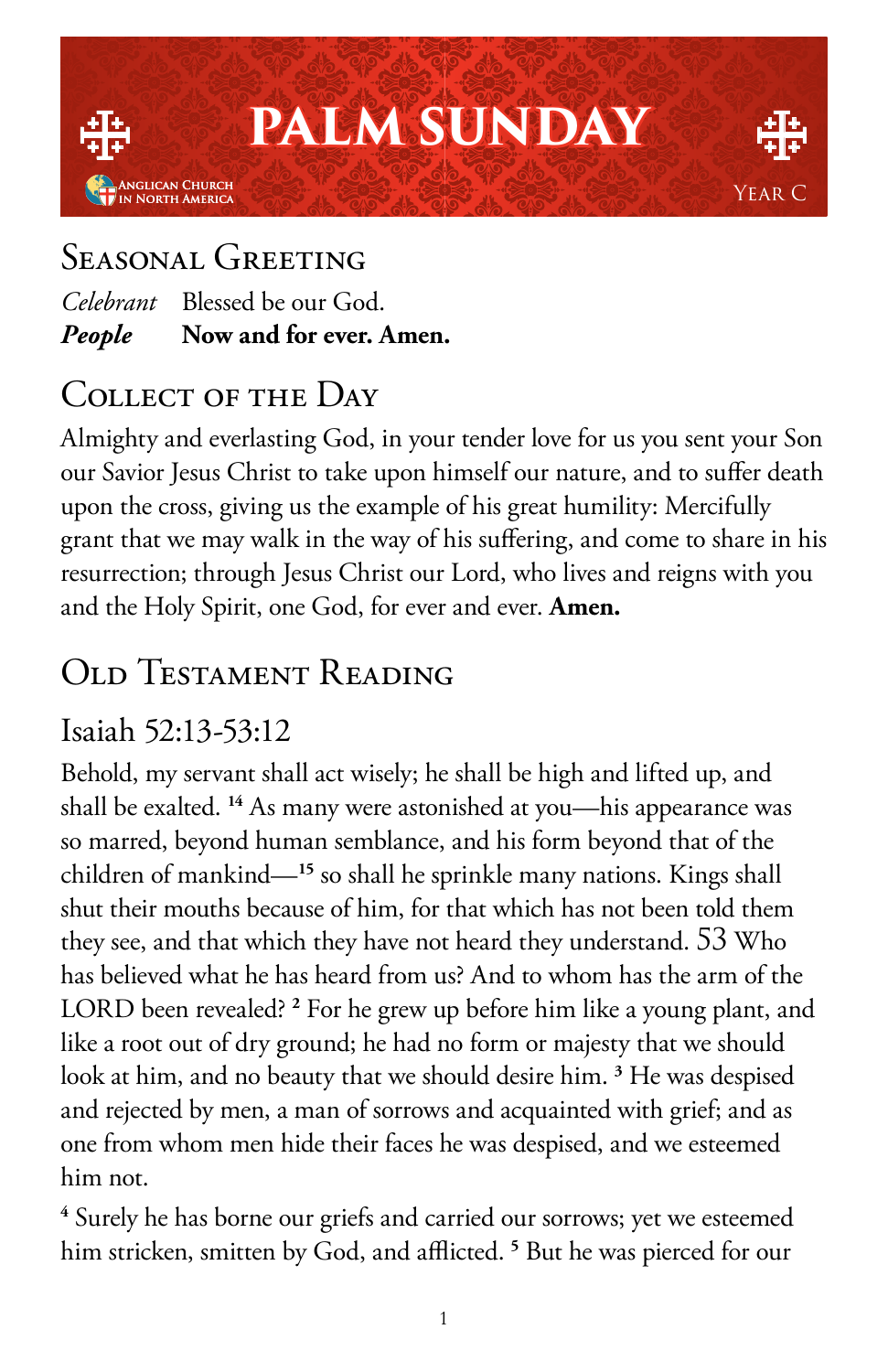transgressions; he was crushed for our iniquities; upon him was the chastisement that brought us peace, and with his wounds we are healed. **<sup>6</sup>** All we like sheep have gone astray; we have turned—every one—to his own way; and the LORD has laid on him the iniquity of us all.

**7** He was oppressed, and he was afflicted, yet he opened not his mouth; like a lamb that is led to the slaughter, and like a sheep that before its shearers is silent, so he opened not his mouth <sup>8</sup> By oppression and judgment he was taken away; and as for his generation, who considered that he was cut off out of the land of the living, stricken for the transgression of my people? **<sup>9</sup>** And they made his grave with the wicked and with a rich man in his death, although he had done no violence, and there was no deceit in his mouth.

<sup>10</sup> Yet it was the will of the LORD to crush him; he has put him to grief; when his soul makes an offering for guilt, he shall see his offspring; he shall prolong his days; the will of the LORD shall prosper in his hand. **<sup>11</sup>** Out of the anguish of his soul he shall see and be satisfied; by his knowledge shall the righteous one, my servant, make many to be accounted righteous, and he shall bear th ir iniquities. **<sup>12</sup>** Therefore I will divide him a portion with the many, and he shall divide the spoil with the strong, because he poured out his soul to death and was numbered with the transgressors; yet he bore the sin of many, and makes intercession for the transgressors.

*Reader:* The word of the Lord. *People:* **Thanks be to God.** 

# Psalter Verses

*(In said services, the psalm verses may be placed between the Epistle and the Gospel, with the congregation standing in preparation for the Gospel. At services where there is a hymn or canticle before the Gospel, the psalm might be said between the Old Testament and Epistle, the people seated.)*

### Psalm 22:1-11 or 22:1-21

**<sup>1</sup>** My God, my God, why have you forsaken me, \* and are so far from my cry, and from the words of my complaint?

- **<sup>2</sup>** O my God, I cry in the daytime, but you do not hear; \* in the night season also, but I find no rest.
- **<sup>3</sup>** But you remain holy, \* enthroned upon the praises of Israel.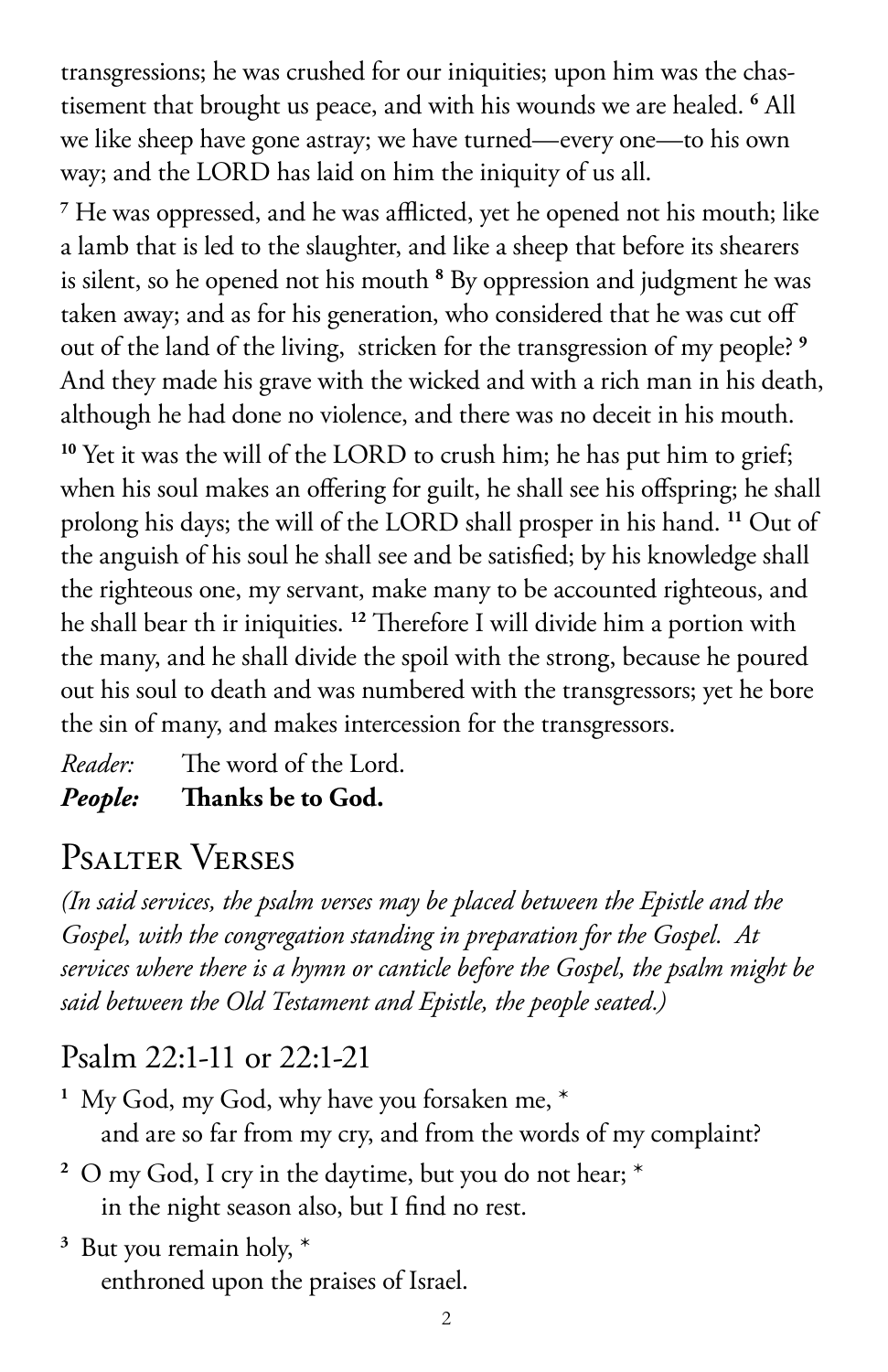- **<sup>4</sup>** Our fathers hoped in you; \* they trusted in you, and you delivered them.
- **<sup>5</sup>** They called upon you, and were delivered; \* they put their trust in you, and were not confounded.
- **<sup>6</sup>** But as for me, I am a worm, and no man, \* scorned by all, and the outcast of the people.
- **<sup>7</sup>** All those who see me laugh me to scorn; \* they curl their lips, and shake their heads, saying,
- **<sup>8</sup>** "He trusted in God, that he would deliver him; \* let him deliver him, if he will have him."
- **<sup>9</sup>** But you are he that took me out of my mother's womb; \* you were my hope, when I was yet upon my mother's breasts.
- <sup>10</sup> I have been cast upon you ever since I was born;  $*$ you are my God, even from my mother's womb.
- **<sup>11</sup>** O go not far from me, for trouble is near at hand, \* and there is none to help me.
- ( **<sup>12</sup>** Many oxen have come around me; \* fat bulls of Bashan close me in on every side.
- **<sup>13</sup>**They gape at me with their mouths, \* like a ravening and a roaring lion.
- <sup>14</sup> I am poured out like water, and all my bones are out of joint; \* my heart also in the midst of my body is like melting wax.
- <sup>15</sup> My strength is dried up like a potsherd, and my tongue cleaves to my gums, \*
	- and you bring me into the dust of death.
- <sup>16</sup> For many dogs have come about me,  $*$ and the council of the wicked lays siege against me.
- <sup>17</sup>They pierced my hands and my feet; I can count all my bones; \* they stand staring and looking upon me.
- **<sup>18</sup>**They part my garments among them, \* and casts lots for my clothing.
- **<sup>19</sup>** But be not far from me, O LORD. \* You are my succor; hasten to help me.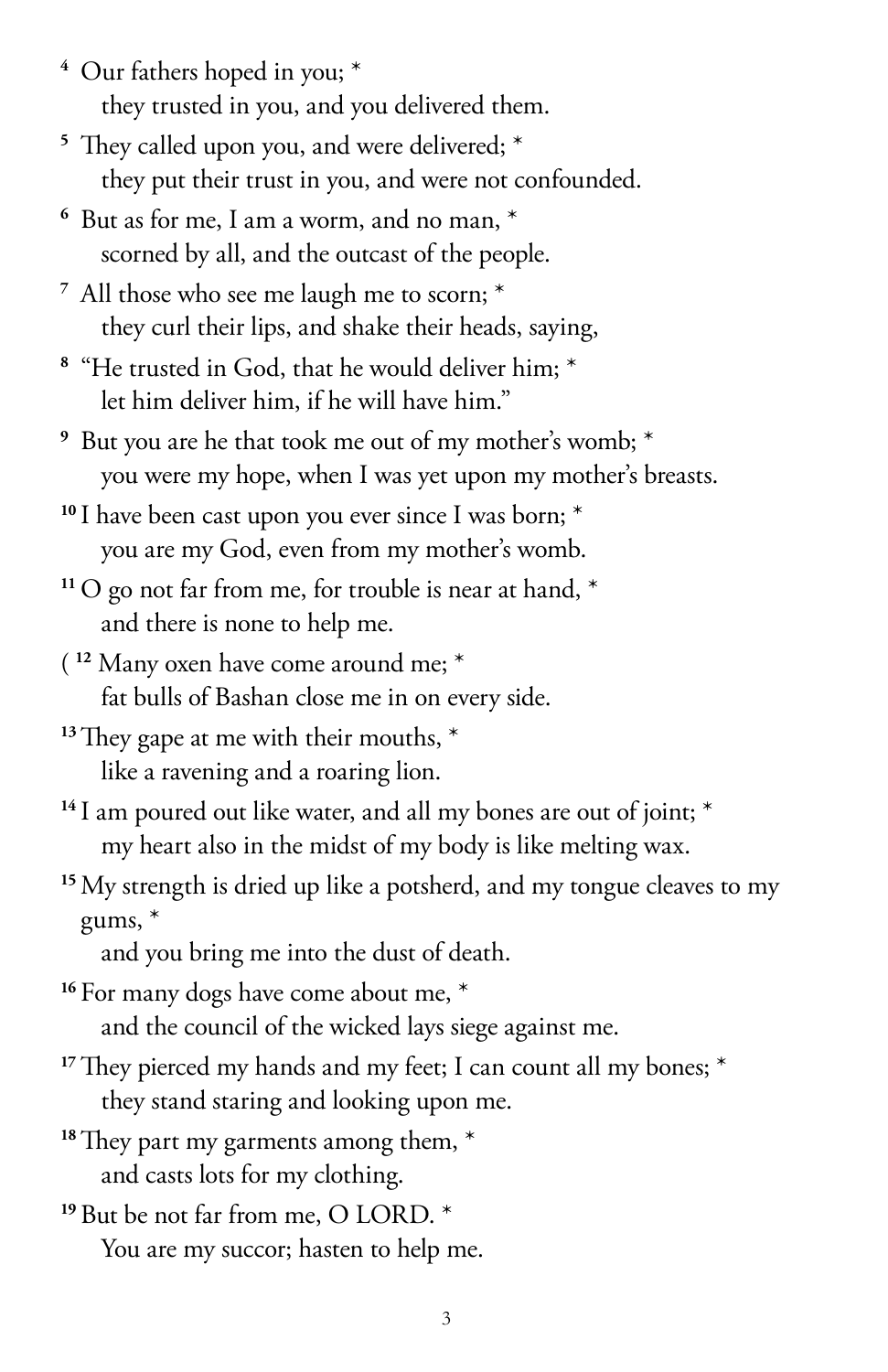**<sup>20</sup>**Deliver my soul from the sword, \* my life from the power of the dog.

**<sup>21</sup>** Save me from the lion's mouth, \* and my soul in misery from among the horns of wild oxen. )

# Epistle Reading

## Philippians 2:5-11

Have this mind among yourselves, which is yours in Christ Jesus, **<sup>6</sup>** who, though he was in the form of God, did not count equality with God a thing to be grasped,<sup>7</sup> but emptied himself, by taking the form of a servant, being born in the likeness of men. **<sup>8</sup>** And being found in human form, he humbled himself by becoming obedient to the point of death, even death on a cross. **<sup>9</sup>** Therefore God has highly exalted him and bestowed on him the name that is above every name, **<sup>10</sup>** so that at the name of Jesus every knee should bow, in heaven and on earth and under the earth, **<sup>11</sup>** and every tongue confess that Jesus Christ is Lord, to the glory of God the Father.

*Reader:* The word of the Lord. *People:* **Thanks be to God.** 

# THE HOLY GOSPEL

*Deacon:* The Holy Gospel of Our Lord Jesus Christ, according to St. Luke.

#### *People:* **Glory to you, Lord Christ.**

## Luke (22:39-71) 23:1-49 (50-56)

( And he came out and went, as was his custom, to the Mount of Olives, and the disciples followed him. **<sup>40</sup>** And when he came to the place, he said to them, "Pray that you may not enter into temptation." **41** And he withdrew from them about a stone's throw, and knelt down and prayed, **<sup>42</sup>** saying, "Father, if you are willing, remove this cup from me. Nevertheless, not my will, but yours, be done." **<sup>43</sup>** And there appeared to him an angel from heaven, strengthening him. **<sup>44</sup>** And being in agony he prayed more earnestly; and his sweat became like great drops of blood falling down to the ground. **<sup>45</sup>** And when he rose from prayer, he came to the disciples and found them sleeping for sorrow, **46** and he said to them, "Why are you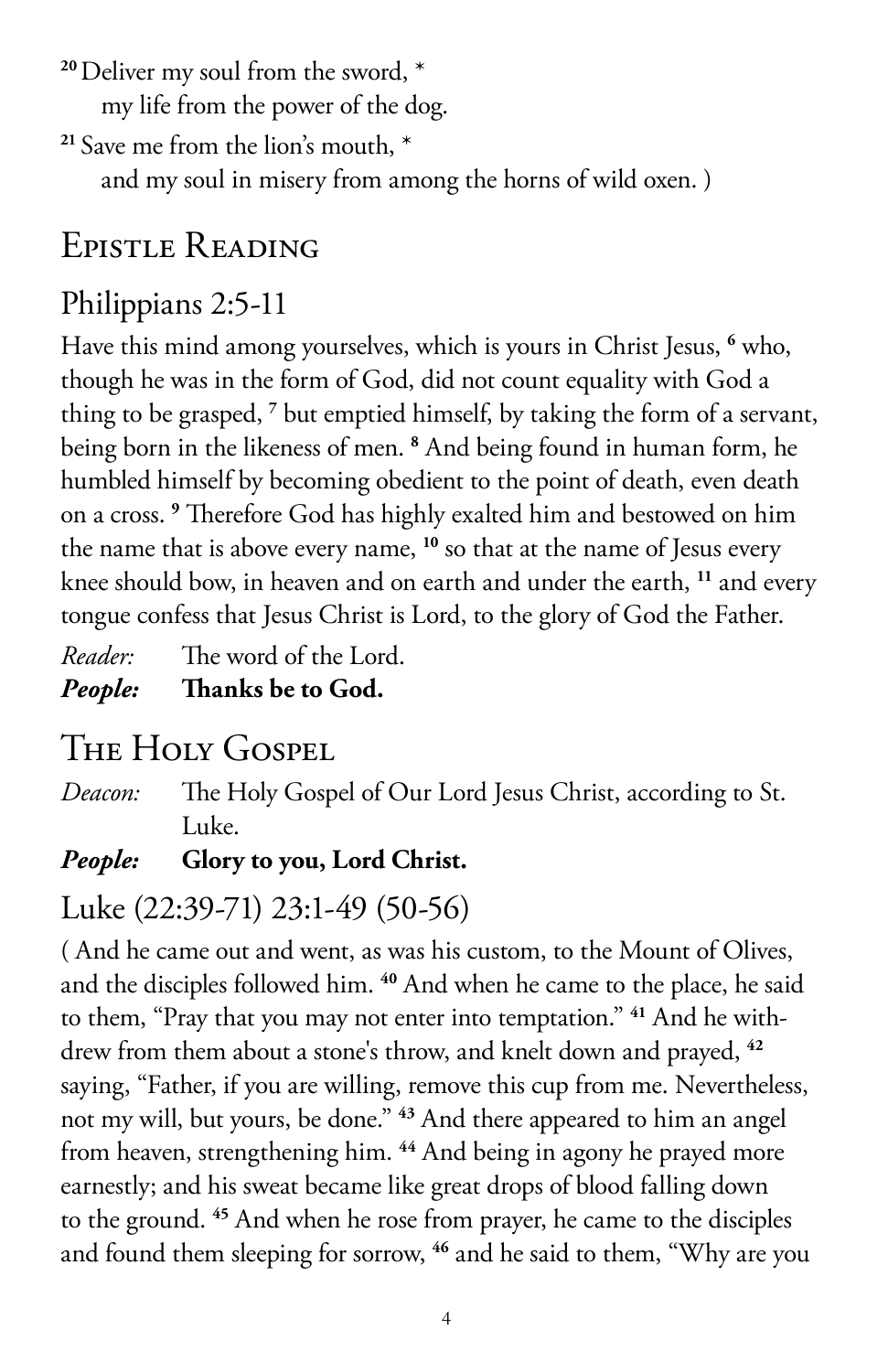sleeping? Rise and pray that you may not enter into temptation."

**47** While he was still speaking, there came a crowd, and the man called Judas, one of the twelve, was leading them. He drew near to Jesus to kiss him, **<sup>48</sup>** but Jesus said to him, "Judas, would you betray the Son of Man with a kiss?" **<sup>49</sup>** And when those who were around him saw what would follow, they said, "Lord, shall we strike with the sword?" **<sup>50</sup>** And one of them struck the servant of the high priest and cut off his right ear. **<sup>51</sup>** But Jesus said, "No more of this!" And he touched his ear and healed him. **<sup>52</sup>** Then Jesus said to the chief priests and officers of the temple and elders, who had come out against him, "Have you come out as against a robber, with swords and clubs? **<sup>53</sup>** When I was with you day after day in the temple, you did not lay hands on me. But this is your hour, and the power of darkness."

**<sup>54</sup>** Then they seized him and led him away, bringing him into the high priest's house, and Peter was following at a distance. **<sup>55</sup>** And when they had kindled a fire in the middle of the courtyard and sat down together, Peter sat down among them. **<sup>56</sup>** Then a servant girl, seeing him as he sat in the light and looking closely at him, said, "This man also was with him." **<sup>57</sup>** But he denied it, saying, "Woman, I do not know him." **<sup>58</sup>** And a little later someone else saw him and said, "You also are one of them." But Peter said, "Man, I am not." **<sup>59</sup>** And after an interval of about an hour still another insisted, saying, "Certainly this man also was with him, for he too is a Galilean." **<sup>60</sup>** But Peter said, "Man, I do not know what you are talking about." And immediately, while he was still speaking, the rooster crowed. **<sup>61</sup>** And the Lord turned and looked at Peter. And Peter remembered the saying of the Lord, how he had said to him, "Before the rooster crows today, you will deny me three times." **<sup>62</sup>** And he went out and wept bitterly.

**<sup>63</sup>** Now the men who were holding Jesus in custody were mocking him as they beat him. **64** They also blindfolded him and kept asking him, "Prophesy! Who is it that struck you?" **<sup>65</sup>** And they said many other things against him, blaspheming him.

**66** When day came, the assembly of the elders of the people gathered together, both chief priests and scribes. And they led him away to their council, and they said, **<sup>67</sup>** "If you are the Christ, tell us." But he said to them, "If I tell you, you will not believe, **<sup>68</sup>** and if I ask you, you will not answer. **<sup>69</sup>** But from now on the Son of Man shall be seated at the right hand of the power of God." **70** So they all said, "Are you the Son of God, then?" And he said to

5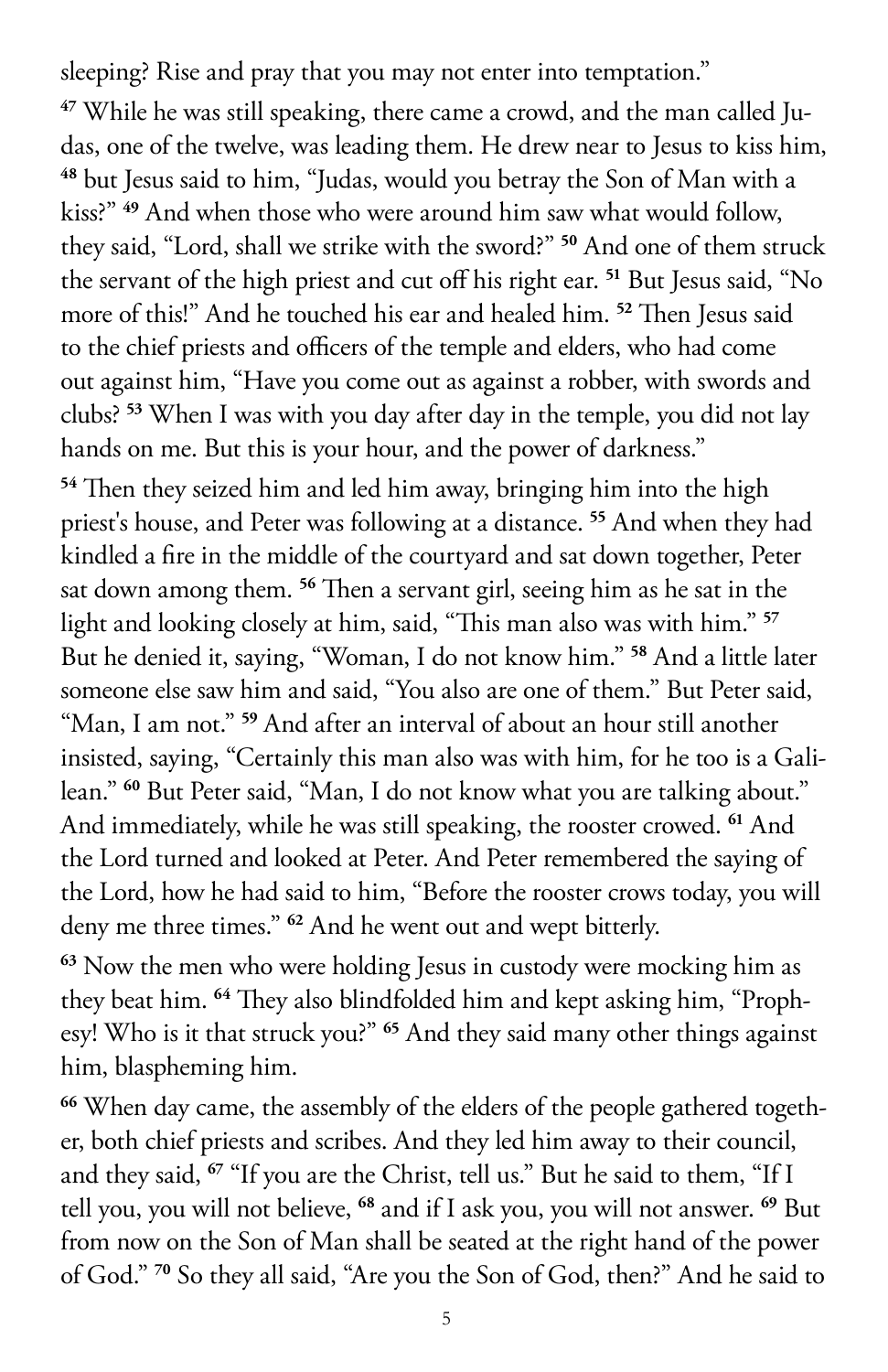them, "You say that I am." **<sup>71</sup>** Then they said, "What further testimony do we need? We have heard it ourselves from his own lips." )

23 Then the whole company of them arose and brought him before Pilate. **<sup>2</sup>** And they began to accuse him, saying, "We found this man misleading our nation and forbidding us to give tribute to Caesar, and saying that he himself is Christ, a king." **<sup>3</sup>** And Pilate asked him, "Are you the King of the Jews?" And he answered him, "You have said so." **<sup>4</sup>** Then Pilate said to the chief priests and the crowds, "I find no guilt in this man." **<sup>5</sup>** But they were urgent, saying, "He stirs up the people, teaching throughout all Judea, from Galilee even to this place."

**6** When Pilate heard this, he asked whether the man was a Galilean. **<sup>7</sup>** And when he learned that he belonged to Herod's jurisdiction, he sent him over to Herod, who was himself in Jerusalem at that time. **<sup>8</sup>** When Herod saw Jesus, he was very glad, for he had long desired to see him, because he had heard about him, and he was hoping to see some sign done by him. **<sup>9</sup>** So he questioned him at some length, but he made no answer. **<sup>10</sup>** The chief priests and the scribes stood by, vehemently accusing him. **<sup>11</sup>** And Herod with his soldiers treated him with contempt and mocked him. Then, arraying him in splendid clothing, he sent him back to Pilate. **<sup>12</sup>** And Herod and Pilate became friends with each other that very day, for before this they had been at enmity with each other.

<sup>13</sup> Pilate then called together the chief priests and the rulers and the people, <sup>14</sup> and said to them, "You brought me this man as one who was misleading the people. And after examining him before you, behold, I did not find this man guilty of any of your charges against him. **<sup>15</sup>** Neither did Herod, for he sent him back to us. Look, nothing deserving death has been done by him. **<sup>16</sup>** I will therefore punish and release him."

**<sup>18</sup>** But they all cried out together, "Away with this man, and release to us Barabbas"— **19** a man who had been thrown into prison for an insurrection started in the city and for murder. **<sup>20</sup>** Pilate addressed them once more, desiring to release Jesus, **21** but they kept shouting, "Crucify, crucify him!" **<sup>22</sup>** A third time he said to them, "Why? What evil has he done? I have found in him no guilt deserving death. I will therefore punish and release him." **<sup>23</sup>** But they were urgent, demanding with loud cries that he should be crucified. And their voices prevailed. **<sup>24</sup>** So Pilate decided that their demand should be granted. **25** He released the man who had been thrown into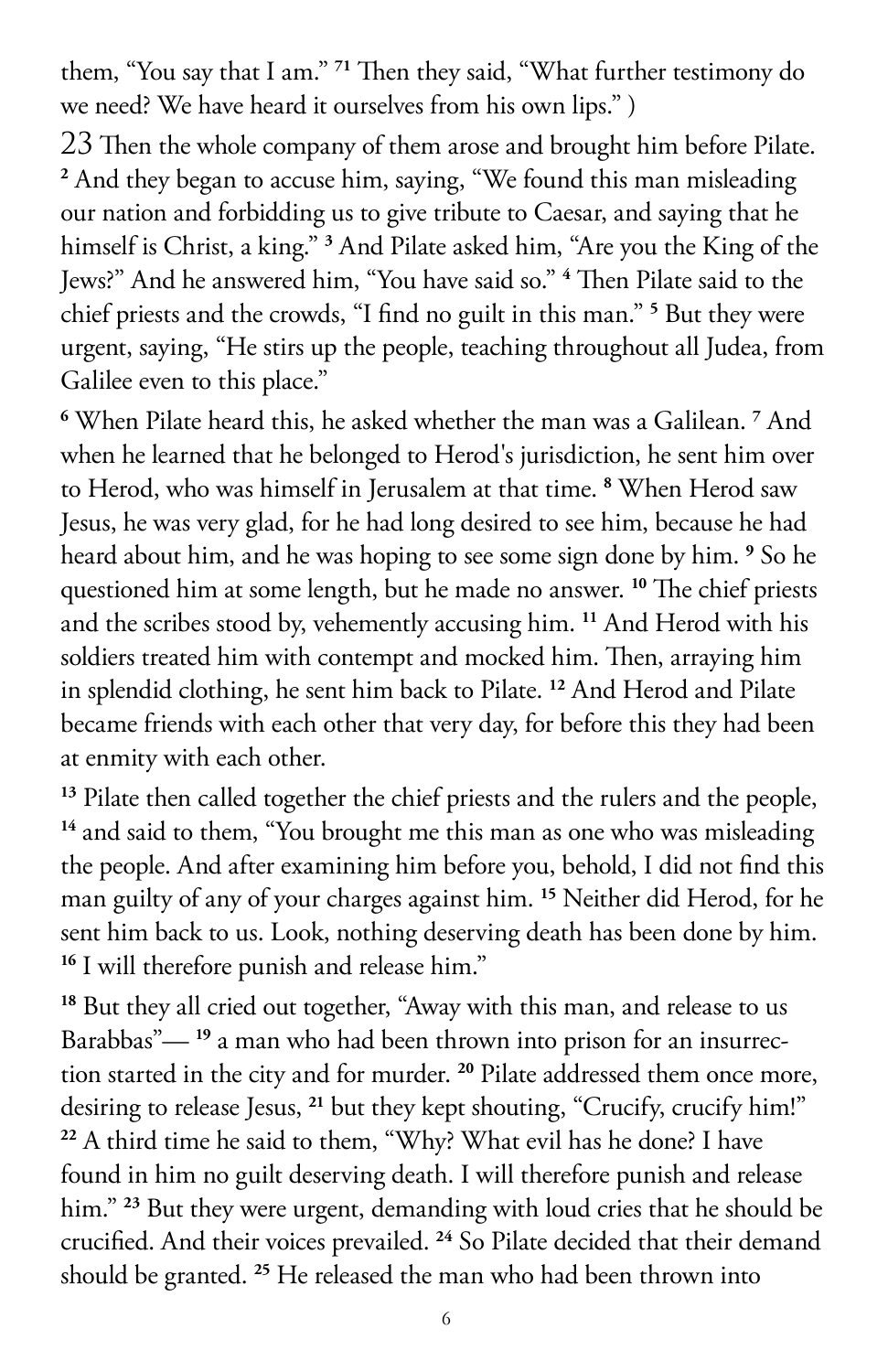prison for insurrection and murder, for whom they asked, but he delivered Jesus over to their will.

**<sup>26</sup>** And as they led him away, they seized one Simon of Cyrene, who was coming in from the country, and laid on him the cross, to carry it behind Jesus. **<sup>27</sup>** And there followed him a great multitude of the people and of women who were mourning and lamenting for him. **<sup>28</sup>** But turning to them Jesus said, "Daughters of Jerusalem, do not weep for me, but weep for yourselves and for your children. **<sup>29</sup>** For behold, the days are coming when they will say, 'Blessed are the barren and the wombs that never bore and the breasts that never nursed!' **<sup>30</sup>** Then they will begin to say to the mountains, 'Fall on us,' and to the hills, 'Cover us.' **<sup>31</sup>** For if they do these things when the wood is green, what will happen when it is dry?"

**<sup>32</sup>** Two others, who were criminals, were led away to be put to death with him. **<sup>33</sup>** And when they came to the place that is called The Skull, there they crucified him, and the criminals, one on his right and one on his left. **<sup>34</sup>** And Jesus said, "Father, forgive them, for they know not what they do." And they cast lots to divide his garments. **<sup>35</sup>** And the people stood by, watching, but the rulers scoffed at him, saying, "He saved others; let him save himself, if he is the Christ of God, his Chosen One!" **<sup>36</sup>** The soldiers also mocked him, coming up and offering him sour wine **<sup>37</sup>** and saying, "If you are the King of the Jews, save yourself!" **<sup>38</sup>** There was also an inscription over him, "This is the King of the Jews."

**<sup>39</sup>** One of the criminals who were hanged railed at him, saying, "Are you not the Christ? Save yourself and us!" **<sup>40</sup>** But the other rebuked him, saying, "Do you not fear God, since you are under the same sentence of condemnation? **<sup>41</sup>** And we indeed justly, for we are receiving the due reward of our deeds; but this man has done nothing wrong." **<sup>42</sup>** And he said, "Jesus, remember me when you come into your kingdom." **<sup>43</sup>** And he said to him, "Truly, I say to you, today you will be with me in paradise."

**<sup>44</sup>** It was now about the sixth hour, and there was darkness over the whole land until the ninth hour, **<sup>45</sup>** while the sun's light failed. And the curtain of the temple was torn in two. **<sup>46</sup>** Then Jesus, calling out with a loud voice, said, "Father, into your hands I commit my spirit!" And having said this he breathed his last. **<sup>47</sup>** Now when the centurion saw what had taken place, he praised God, saying, "Certainly this man was innocent!" **<sup>48</sup>** And all the crowds that had assembled for this spectacle, when they saw what had tak-

7